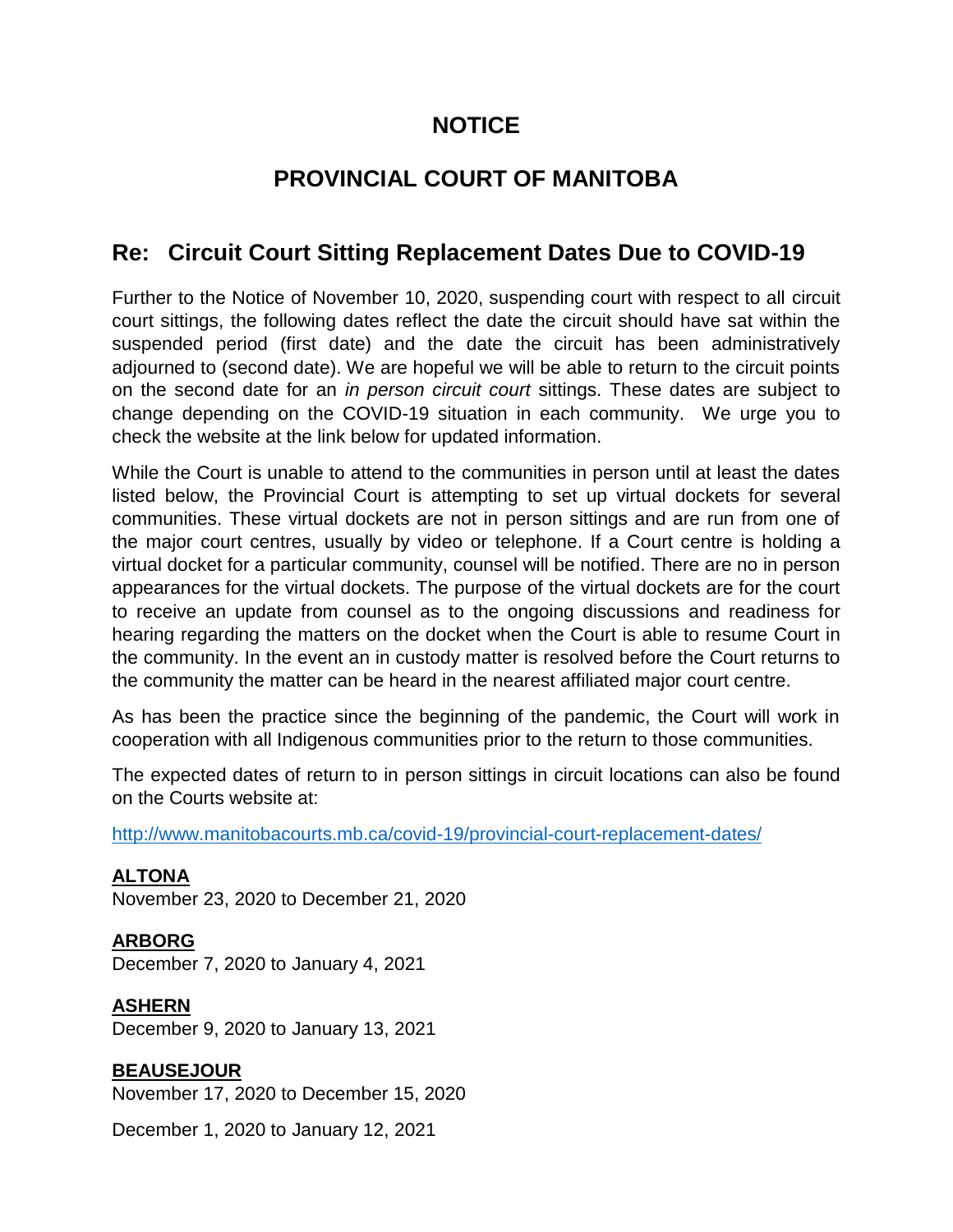December 7, 2020 (LDB) to March 1, 2021 December 8, 2020 to February 9, 2021

### **BERENS RIVER**

December 8, 2020 to January 12, 2021

### **BLOODVEIN**

November 18, 2020 to January 13, 2021

December 9, 2020 to February 10, 2021

### **BOISSEVAIN**

November 25, 2020 to December 23, 2020

### **BROCHET**

November 6, 2020 to February 5, 2021

### **CAMPERVILLE**

November 26, 2020 to January 28, 2021

**CHURCHILL** November 10, 2020 to March 9, 2021

# **CRANBERRY PORTAGE**

December 1, 2020 (Special) to January 4, 2021

# **CROSS LAKE**

November 12, 2020 (JJP Docket) to January 14, 2021

November 26, 2020 (JJP Docket) to January 14, 2021

December 10, 2020 (JJP Docket) to January 28, 2021

# **EASTERVILLE**

December 10, 2020 to January 21, 2021

### **EMERSON**

November 18, 2020 to December 16, 2020

November 26, 2020 to January 14, 2021

December 10, 2020 to January 28, 2021

# **FLIN FLON**

November 17, 2020 to January 7, 2021

November 18, 2020 to January 7, 2021

December 9, 2020 to January 7, 2021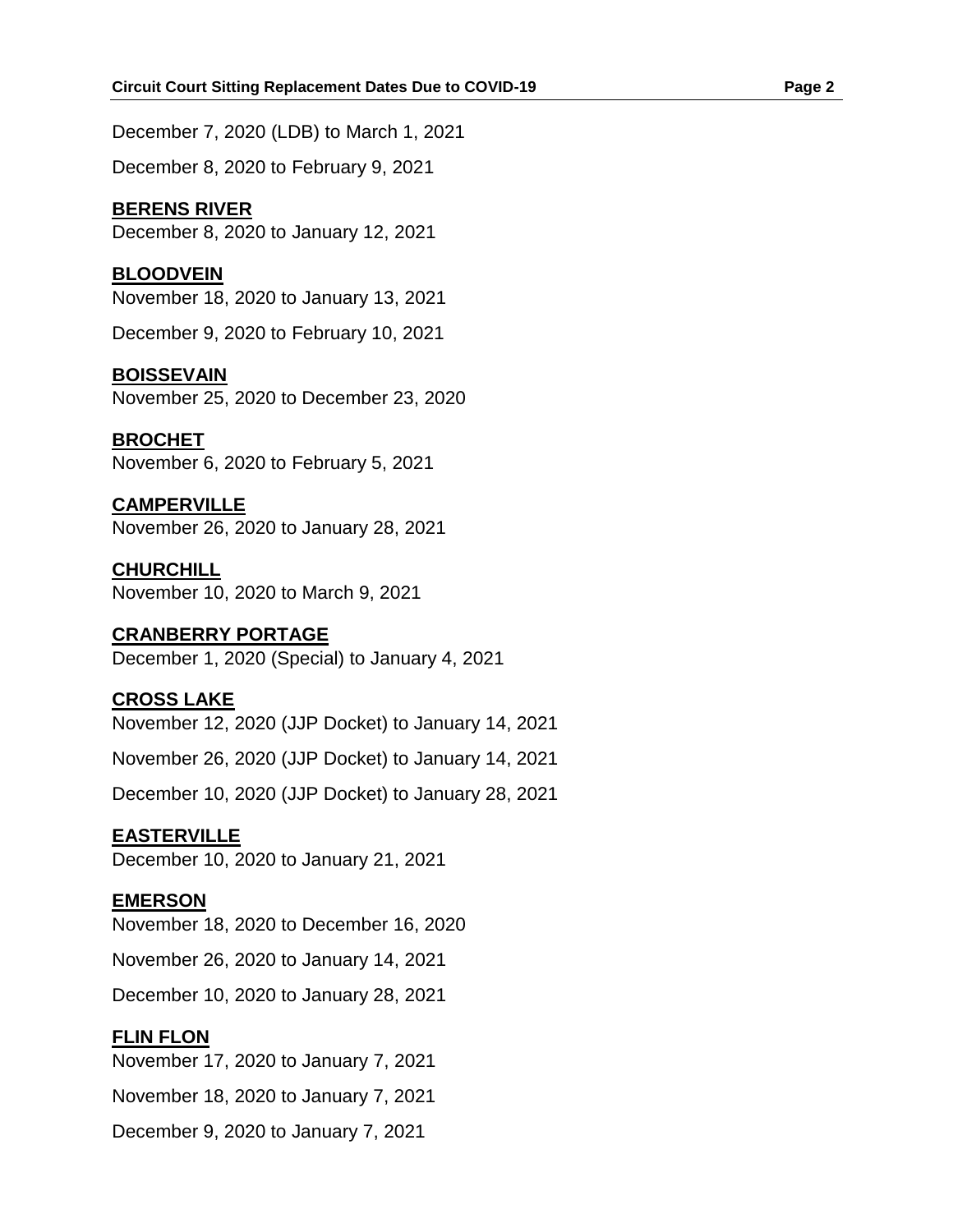### **GILLAM**

November 4, 2020 to January 5, 2021

### **GIMLI**

November 16, 2020 to December 14, 2020

November 17, 2020 to December 15, 2020

### **GODS LAKE**

November 17, 2020 to January 19, 2021

November 9, 2020 (JJP Docket) to January 13, 2021

### **GODS RIVER**

November 17, 2020 to January 20, 2021

### **GRAND RAPIDS**

November 26, 2020 to December 17, 2020

# **LAC BROCHET**

November 27, 2020 to May 28, 2021

**LEAF RAPIDS** November 17, 2020 to February 3, 2021

### **LUNDAR**

November 19, 2020 to December 17, 2020

# **LYNN LAKE**

November 24, 2020 to January 26, 2021

### **MINNEDOSA**

November 24, 2020 to December 22, 2020

December 1, 2020 to January 5, 2021

December 8, 2020 to January 19, 2021

### **MORDEN**

November 17, 2020 to December 15, 2020

November 24, 2020 to December 22, 2020

December 1, 2020 to January 5, 2021

December 8, 2020 to January 12, 2021

December 10, 2020 to January 21, 2021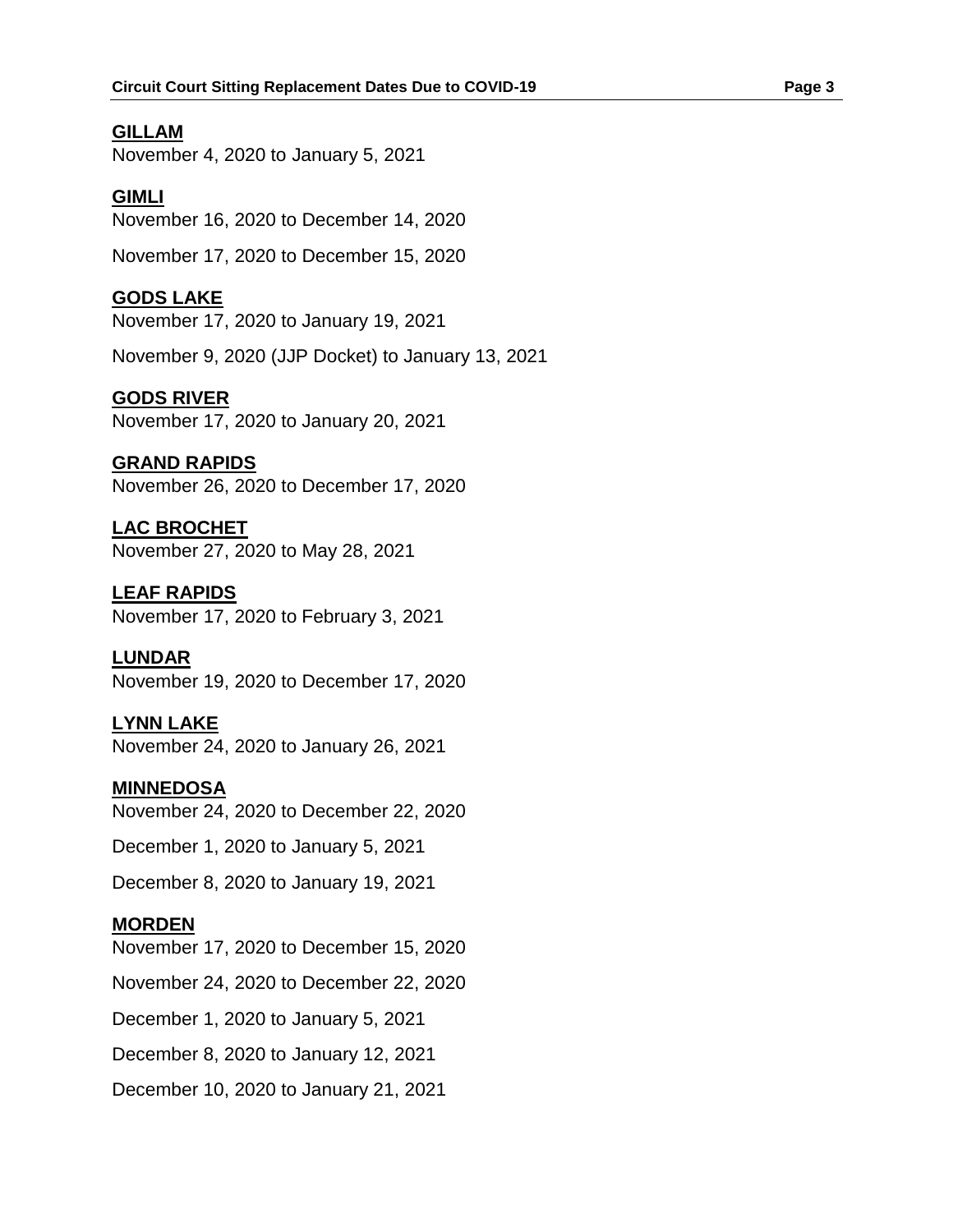### **MOOSE LAKE**

December 8, 2020 to January 5, 2021

### **NELSON HOUSE**

November 25, 2020 (JJP Docket) to January 27, 2021

December 8, 2020 to February 1, 2021

### **NORWAY HOUSE**

November 18, 2020 (JJP Docket) to January 7, 2021

December 2, 2020 (JJP Docket) to February 4, 2021

December 10, 2020 to January 28, 2021

### **OXFORD HOUSE**

November 13, 2020 (JJP Docket) to January 8, 2021

November 24, 2020 to January 21, 2021

December 11, 2020 (JJP Docket) to January 8, 2021

### **PAUINGASSI**

November 26, 2020 to January 28, 2021

#### **PEGUIS**

November 17, 2020 to December 15, 2020

November 18, 2020 to December 16, 2020

December 7, 2020 to January 4, 2021

December 8, 2020 to January 5, 2021

#### **PINE FALLS**

November 18, 2020 to December 16, 2020

November 19, 2020 to December 17, 2020

November 25, 2020 to January 6, 2021

December 9, 2020 to January 20, 2021

December 10, 2020 to January 7, 2021

#### **POPLAR RIVER**

December 7, 2020 to February 1, 2021

#### **PUKATAWAGAN**

November 18, 2020 to December 16, 2020

November 24, 2020 (Trials) to December 16, 2020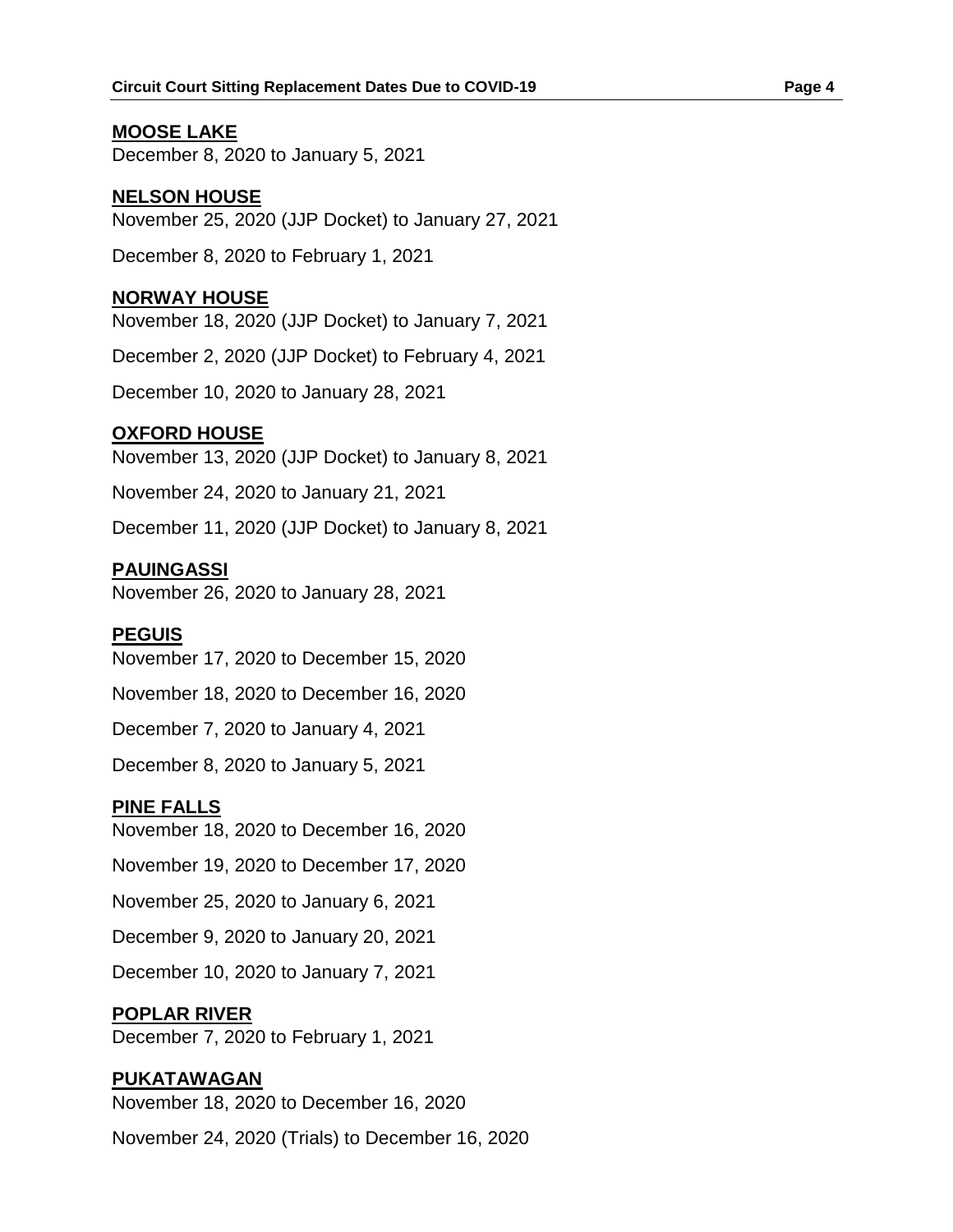November 24, 2020 (CP) will still be held in The Pas with counsel by phone only.

### **ROBLIN**

November 19, 2020 to December 17, 2020

### **ROSSBURN**

November 18, 2020 to December 16, 2020

### **RUSSELL**

November 25, 2020 to December 23, 2020

### **SANDY BAY/AMARANTH**

November 17, 2020 to December 22, 2020

November 24, 2020 to December 22, 2020

# **SELKIRK**

November 17, 2020 to December 15, 2020

November 20, 2020 to December 18, 2020

November 24, 2020 to January 5, 2021

November 27, 2020 to January 8, 2021

November 30, 2020 (Federal docket) to December 21, 2020

December 1, 2020 to January 12, 2021

December 8, 2020 to January 19, 2021

December 11, 2020 to January 15, 2021

# **SHAMATTAWA**

November 24, 2020 to January 26, 2021

December 8, 2020 (JJP Docket) to January 12, 2021

### **SIOUX VALLEY**

November 18, 2020 to January 13, 2021

December 9, 2020 to January 13, 2021

# **SNOW LAKE**

To be determined.

# **SOUTH INDIAN LAKE**

November 3, 2020 to January 25, 2021

# **SPLIT LAKE**

December 3, 2020 (JJP Docket) to January 6, 2021